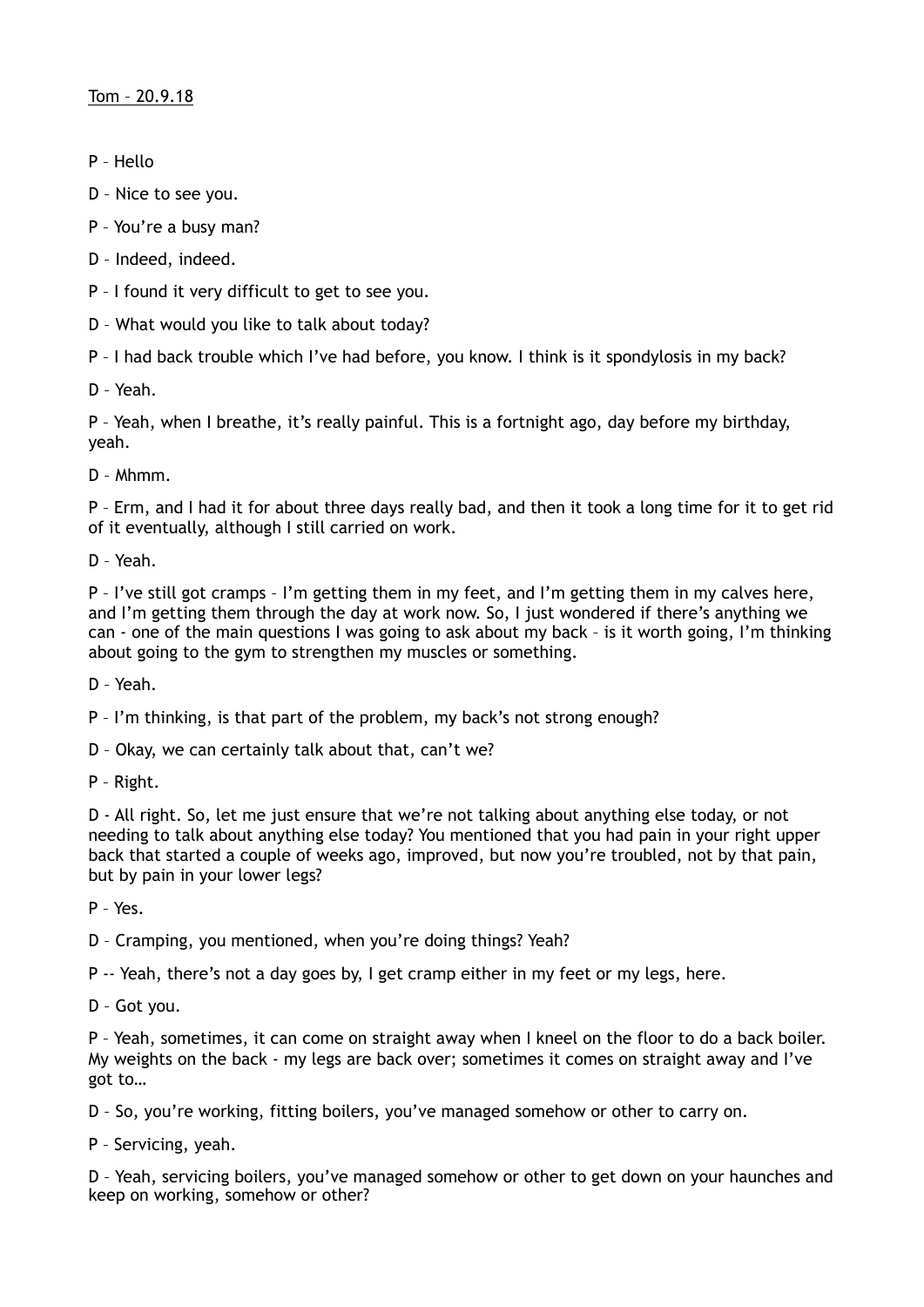P – Yeah.

D – Okay, was there some other issue that you were planning to raise today?

 $P - No.$ 

D – No, just that? Okay. What do you think was behind this – you mentioned it was painful to breathe; your breathing's okay though?

P – Oh, yeah, yeah. I don't really have any problem with my breathing, but when it comes on, it's from the middle of my back – I feel as though if I've got - you know, in the early days, I used to say that I've got trapped wind, but I think - we went for x-rays and I think it was spondylosis in the middle of my back.

D – Okay, so—

P – And that's what it feels like – trapped wind – if I took a deep breath in, pain.

D – Yeah. Sore when you take a deep breath in, but you've not been breathless at all?

 $P - N_0$ 

D – No, okay. And this is similar in nature to what you've traditionally had in the past, when your back and your neck pain has flared up?

P – Yeah.

D – That it's been like this?

P – Yeah.

- D Same nature of pain?
- P Yeah.

D – Okay, that's what you're thinking it probably is, on this occasion?

P – Yeah.

D – Erm, okay, did you have any thoughts about why it flared up this time?

P – Not really, it just comes on like that.

D – Just came on out of the blue?

P – I can be sitting at the breakfast table before I go to work, this time that's what happened – I got up, I was alright when I went to bed.

D – Yeah.

P – Oh, it was when I got up out of bed. When I got up out of bed, I felt it just slightly, and then it gradually got worse as the morning went on.

D – Got you. Okay, okay. Any fears about what might be going on there?

P – Erm, I'm just thinking that every time it's just more wear and tear on my back and that's what made me think, well should I do some strength…exercises

D – You want to make sure that you're not making it any worse, and you want to know what he best thing is to do to help protects you from in the long term?

P – Yeah. I went to join the gym and he said, you'll have to go and see a doctor before you come here, because I explained.

D – Okay. Got you, okay.

P – Yeah.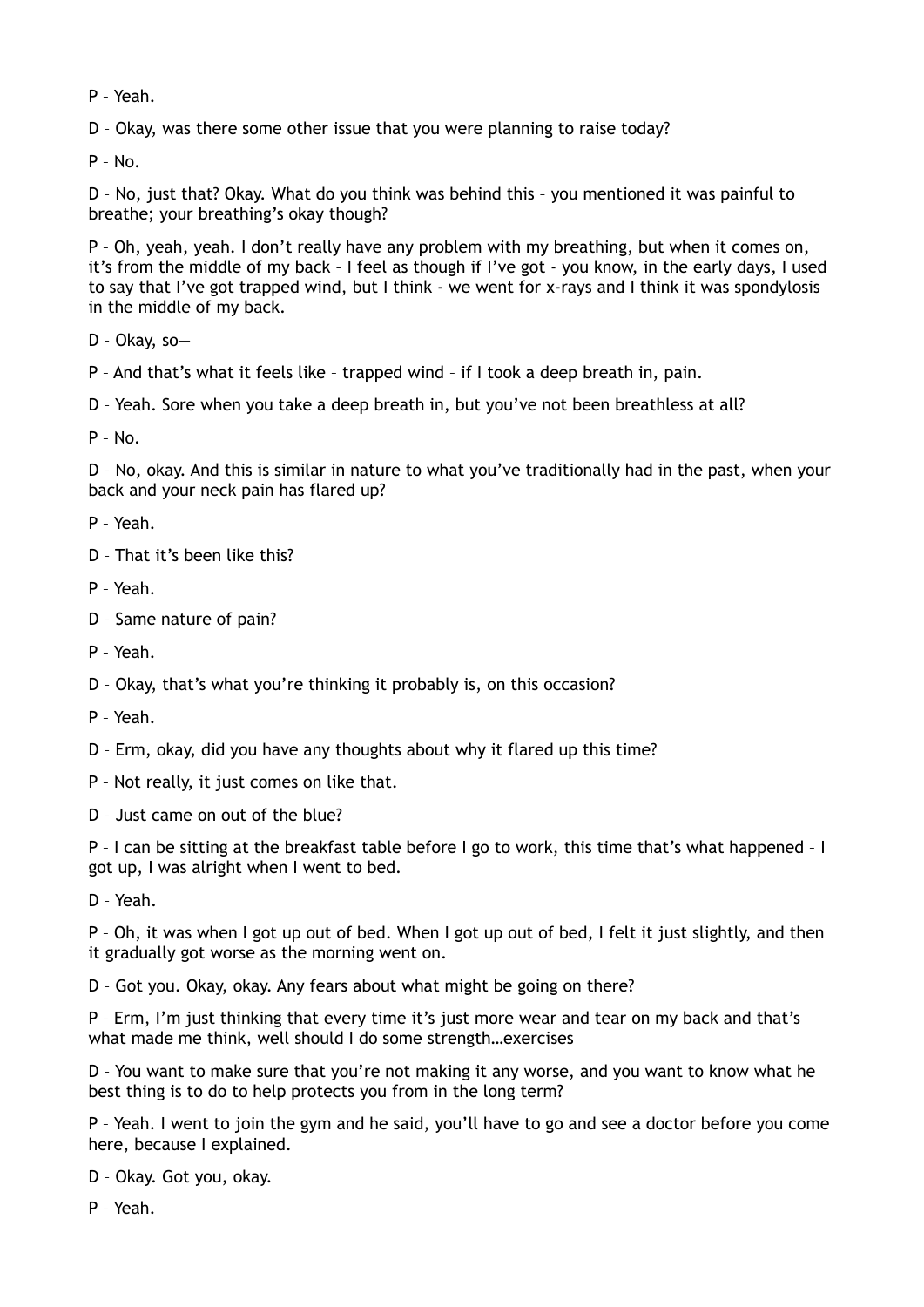D – Apart from that advice, was there anything else that you were particularly hoping I would do for you today?

P – Not really, other than I've got a letter to say to stop taking quinine.

D – Yeah.

P – I mean, I got that after I made the appointment, I think.

D – Okay, okay.

P – But…

D – You're managing to keep on working?

P – Mhmm.

D – At home it's you and your wife, if I'm not mistaken?

P – Yeah.

D – Is there anyone else in the house? No, so it's just the two of you in the house? Yeah. You're not a smoker, not a big drinker?

P – No.

- D Any other habits I need to know about?
- P No, not really.

D – To make sure we're not missing anything important…

P – Drink - I only go out on a Thursday night, and I have one drink at home before I go to bed, just a Jack D and coke.

D – Okay.

P – So that's not a lot of drink, is it?

D – Not a big drinker then?

P – No.

D – No other substances I need to know about?

P – No.

D – Either prescribed or otherwise?

P – No.

D – You're not a big tablet user, generally?

P – No, but I, when I get pain like this, I do go on the Nurofens, I've got them pink ones which I take. I got them given.

D – And do they cause any side effects or any problems?

P – I don't think so.

D – They don't irritate your stomach? Never had an ulcer in your stomach?

P – Years ago, they did.

D – Yeah.

P - I didn't have an ulcer, but I think I got a stomach bleed and they told me to stop taking them, and that was years ago.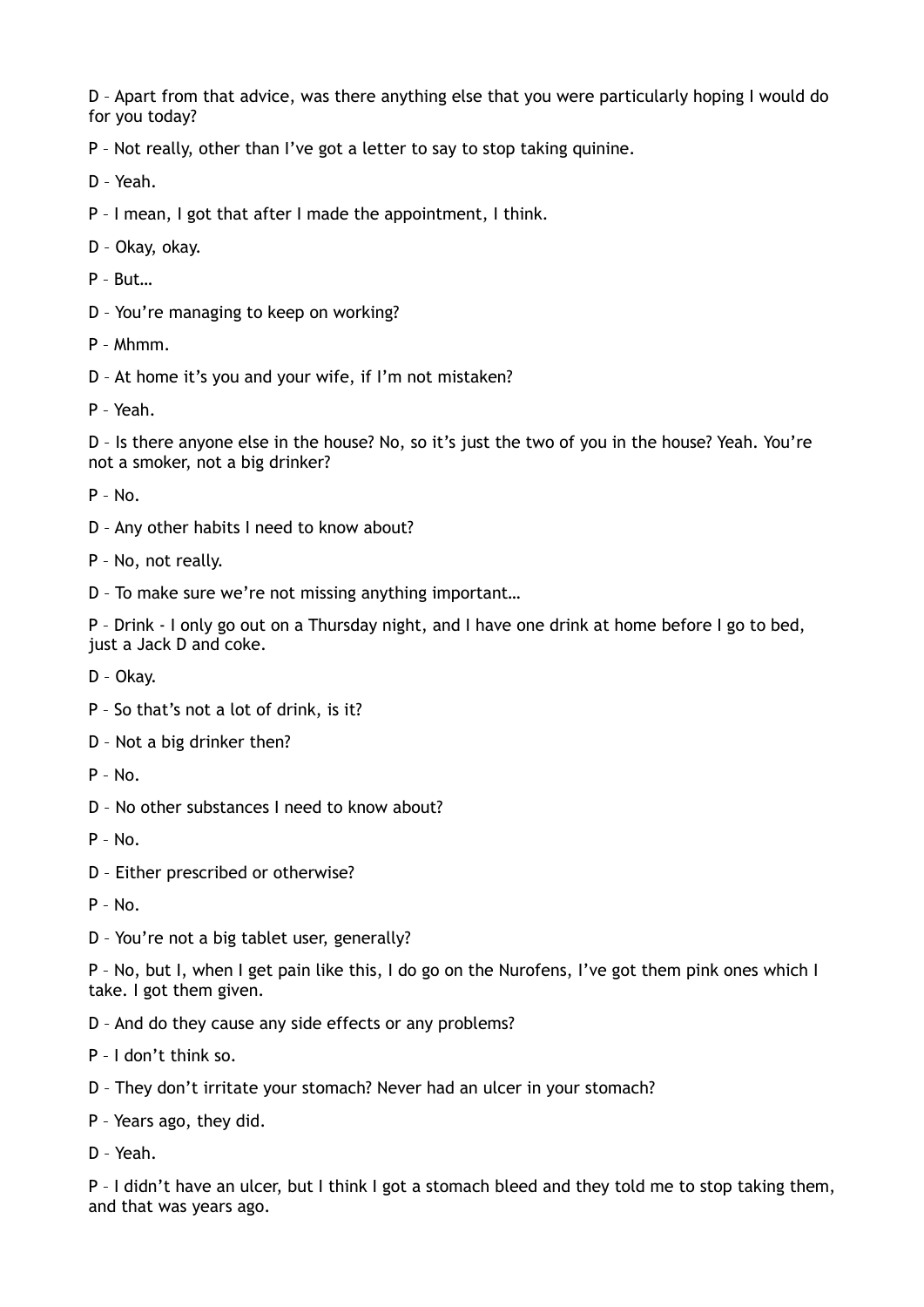D – Okay, okay.

P – But, mind, I was taking too many.

D – Yeah.

P – I must be honest.

D – I see on your repeat prescription, you've got some lansoprazole – is there a reason that you're on that, on a repeat basis?

P – Yeah.

D – Was that for heartburn, was it?

P – I was going to ask you about that, I forgot. They've worked great because I was on a different tablet before, and I was starting to feel sick during the day and then I don't know if was you or Romberg, changed them. Then there was something else wrong and it wasn't working so I came back, and I saw a locum doctor that was in and he put me on these ones, and they've been great and they're only 15mg, and he said take one a night if you need to. Anyhow, I'm not feeling sick until about four or five o'clock, so if I have a meal, that puts it right. If I eat a biscuit or two, a sweet, during the day if I'm sick, I think that's alright.

D – What did that doctor think was going on?

P – He said—I'm sure he said these tablets are better and that them ones are not working for you. So, he said these tablets are better, the ones I'm on now.

D – Okay, fair enough, but that was for your heartburn wasn't it, because you've been diagnosed as having a heartburn problem?

- P Yeah, but no, it was for sick—I was feeling sick.
- D For the nausea?
- P I was feeling dizzy and sick, yeah.
- D Ah, for the nausea after meals.

P – And he changed them, yeah, because previous to that, yes, I had heartburn and you put me on that and some other - Omeprazole, that stopped that, but I was feeling sick, then.

D – So lansoprazole works better for you?

P – Yes.

D – Without the side-effects? Okay. Right, lets come back to this other problem if that's okay with you, now.

P – Right.

D – So, the pain that you're getting is in your upper back, it's worse when you take a deep breath?

P – Yeah.

- D And does it go anywhere else?
- P It's gone, now.
- D Okay, it's a lot better now?
- P It's gone, yeah.
- D Okay.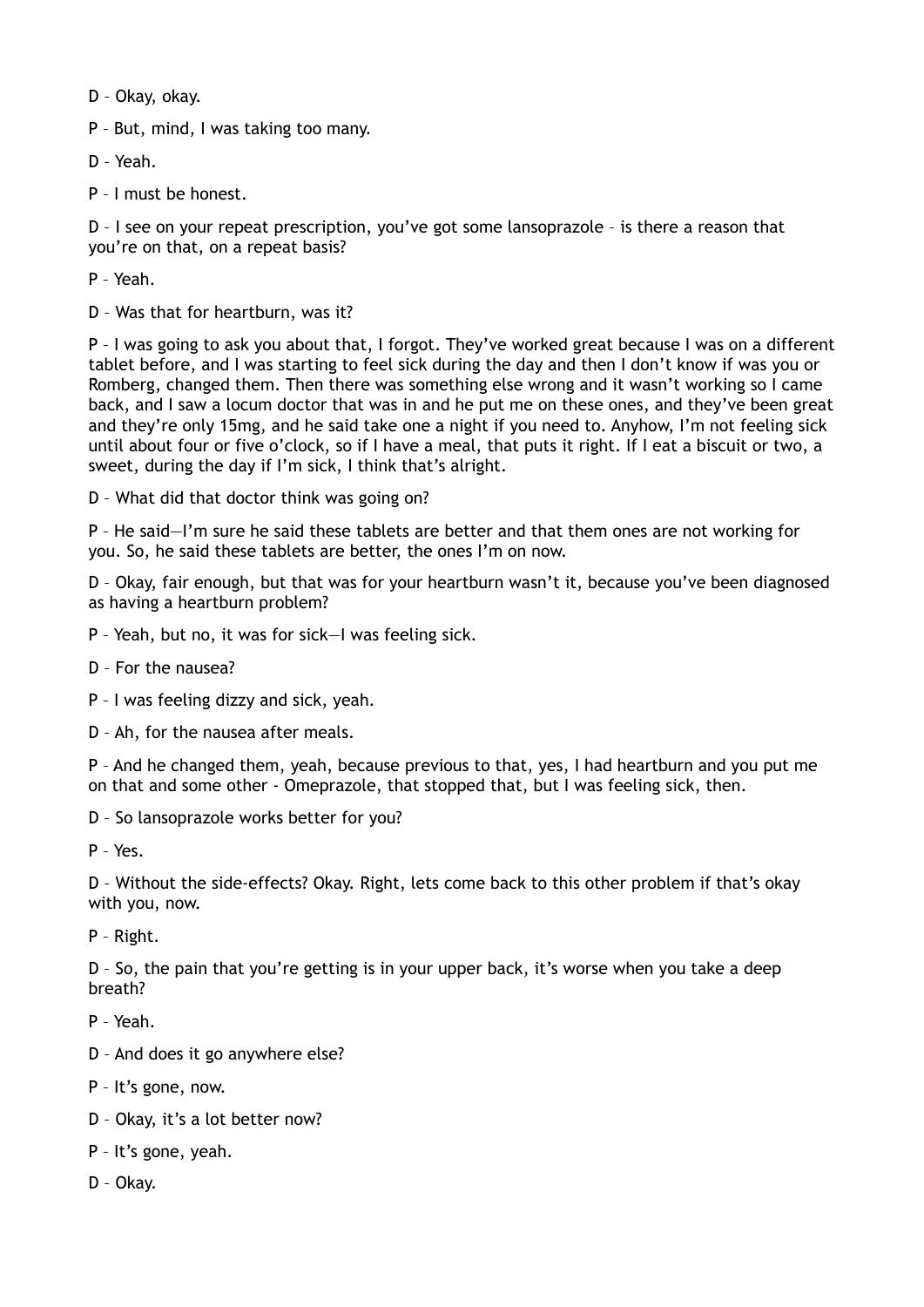P – It - normally it would only last two to three days, but it lasted all week, and that's what I was worried about, was getting worse.

D – Great, can I make sure there's nothing more serious going on? Not been coughing blood at all?

 $P - NQ$ .

D – Not been breathless with it at all?

 $P - No.$ 

- D And your weight's been steady?
- P Yeah.

D – Fine, that's reassuring. So, now you're just left with this cramp in your lower legs?

- P Yeah.
- D So, the pain's…

P – Mainly my feet and my toes – I used to go like that and it used to go.

D – Yeah.

P – It doesn't work anymore; the pain lasts for ages.

- D Ahh, how long's that been going on for the cramping?
- P Oh, the cramp, I've had it for years.
- D Years, okay.
- P Yeah.

D – So it's a similar nature of cramp, but it's just not settling now. Is there a reason…

- P It gets worse…
- D Is there a reason…is there a reason that it's a problem at the moment?
- P Erm, I can't say what the problem is, honestly, I've never thought about it.
- D Never had any thoughts about it yourself?
- P Well, my wife is saying you're not drinking enough water.
- D What triggers it, that you've noticed?

P – Erm… god, sometimes if I - tie my shoes too tight, which is very rare, but even now that one feels like it's a little bit tighter than it should be, for all it's still slack.

- D Yeah. Yeah.
- P I feel, like, a tightness in my foot, and that's when the cramp comes on.
- D Got you.
- P And I do tend to keep my shoes slacker than I normally do.
- D How long does that cramp last for when it comes on?

P – Well, last week and the beginning of this week, it could last for fifteen, twenty minutes, you know. It tends to go and then I'll relax and stand up and it'll come back again.

D – Okay.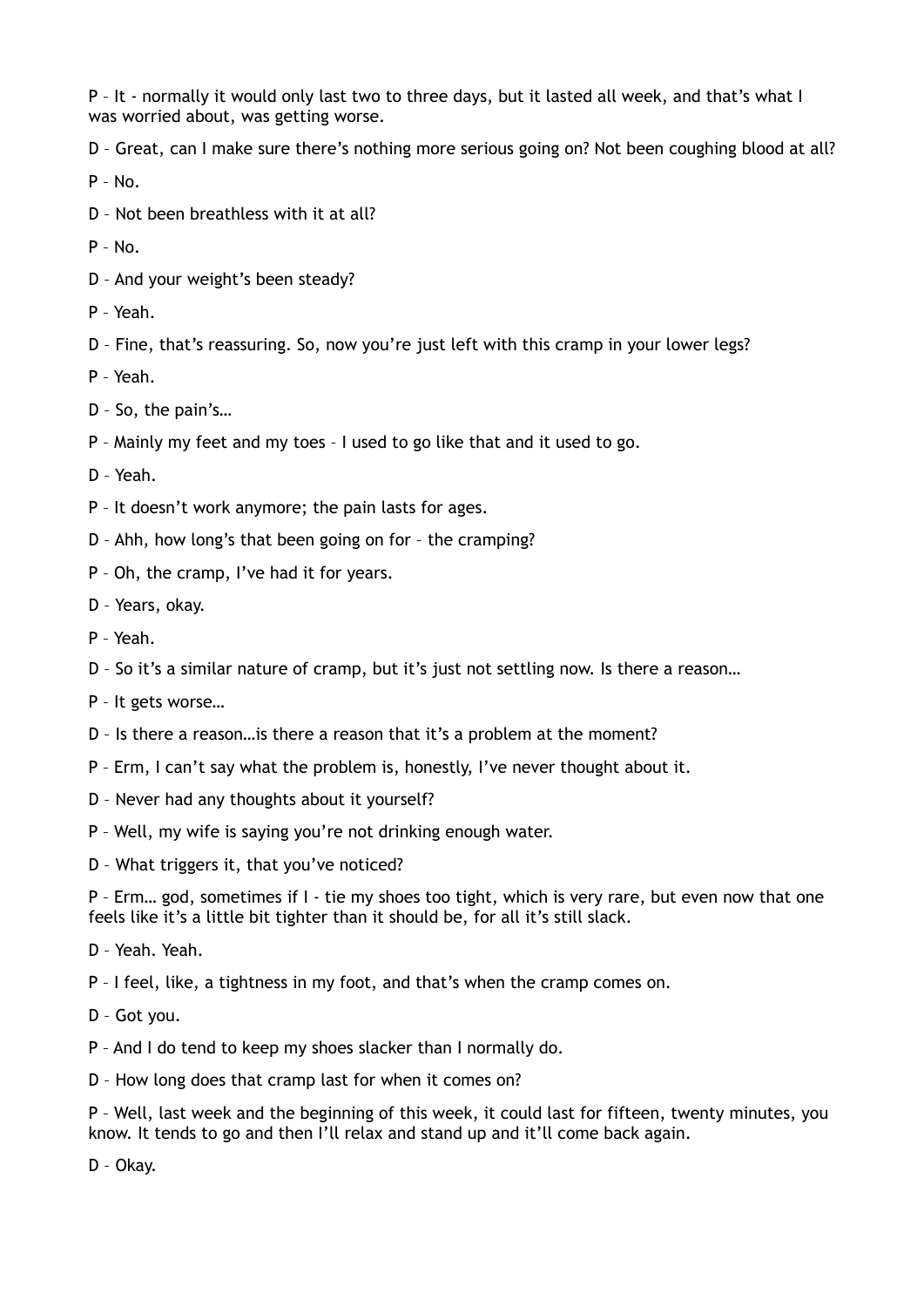P – That's the problem; normally it would just go, and when it's gone it's gone but it's been coming back.

D – Can I check, are you able to go out for a walk alright?

P – Yes.

D – Yeah, and that doesn't come on, typically, when you're walking, or anything like that?

P – Erm… it has came on when I've been out walking around the shops with my wife, it's came on.

D – Just occasionally? But it's not typically every time you're doing that sort of thing?

P – Yeah.

D – So it's not stopping you from doing things, but it's coming on, it feels like cramp, you stretch it and it usually helps, it feels just as it's ever felt, but you're having it much more frequently now.

P – Yeah.

D – Every single day for the last couple of weeks from the sound of it?

P – I can get it more often if I'm at work, crouching down.

D – Yeah.

P – And sometimes, yeah, I can get it at home – it's fifty-fifty, I get it at home.

D – Right.

P – It either happens on a morning or an afternoon; it's funny, it never seems to happen at dinnertime.

D – Sure. Can I check, when was the last time we checked your blood pressure?

P – Probably in the last six months.

D – Okay, and that's always been okay, hasn't it?

P – Yeah.

D – Okay, good. Great. Would you mind slipping your shoes and socks off, and I'm going to just check the circulation in your feet. There's no wasting of your feet? There's no arthritis and there's no swelling or stiffness in your feet or your ankles at all?

P – No, I do get problems with hot things on my feet.

D – Yep.

P – And my heels, and the ball of my feet, where my big toes are.

D – Yeah.

P – That one pains terribly sometimes, but…

D – Yeah. Okay.

P – I just feel as though my mother used to get all this trouble.

D – Relax your feet down on the ground, that's lovely. So, good pulses in both of your feet.

P – Right.

D – That's good.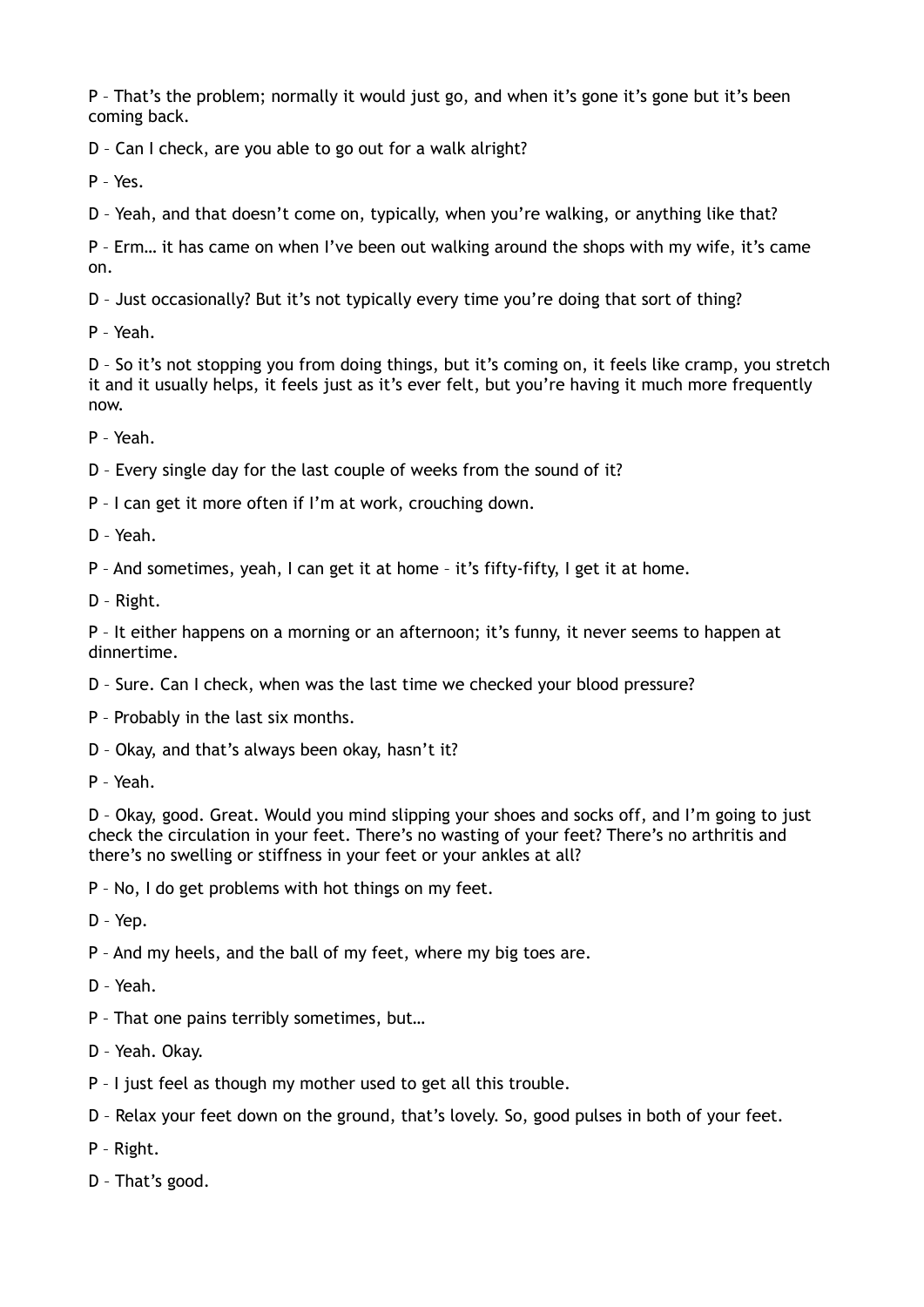P – It's normally across the—the cramps, across my toes there.

D – Got you. Let me just press across that area there – it's not tender when I'm pressing there so there's no suggestion of inflammation in the joints of your foot. Can you stand up ono your tip toes for me? Good, so you've got capable—your arches lift when you do that, that's lovely, sit back down again.

P – Yeah.

D – So let me just check the movements of your ankle. Which of the feet is more prone to cramp?

P – Erm… the right one, actually.

D – The right one? Let's check this one, too. So, a normal range of movement at the ankle, and also at the forefoot, and no tender points, the bone's fine and the joints are fine. Great. If you want to put your shoes and socks back on. Okay. There's one thing that is worthwhile doing – I know you've already been sent this leaflet saying don't use quinine unless you have to because it has risks; the pharmacy advisor has also sent you some exercises to do to help cope with cramp when it comes on and that's a safer treatment than using quinine. We can use quinine if you need to, but it doesn't work for everybody and it can cause tinnitus, and it can sometimes cause other side effects beside that, too.

P – Right.

D – It can make people a bit unsteady on occasion.

P – I've never noticed any side effects, I must be honest.

D – So, what I'd like to suggest this time, is because you're on lansoprazole, that can affect, sometimes, your magnesium levels.

P – Alright.

D – And I'd like to check that your magnesium levels are okay and also the salts in your blood. So, I'd like you just to have a routine blood test done at this time and then if you could phone in a week's time to let—so that we can talk about the results, and then we'll make a forward plan on what we do about your cramps.

P – Right.

D – Are things so bad that you're needing quinine at the moment?

P – Erm, if I hadn't of gotten the letter, I would take them on a night before bed, but I felt as though…

D – Have you got any left?

P – Oh, yeah. I felt as though I should be taking them on a morning, for when I go to work.

D – Yeah, yeah.

P – You know? I mean paracetamol or nurofens don't work for the cramp, somehow.

D – No, okay. We find that maybe one in three people get a significant benefit with taking the quinine.

P – Right.

D – But there is a significant risk of buzzing in the ears and being unsteady with taking them.

P – Yeah, I've not had that.

D – If you've not had that problem, then it's okay when the cramp's bad to use them, but I wouldn't prescribe them on a repeat basis. You can ask for them when you need them, but just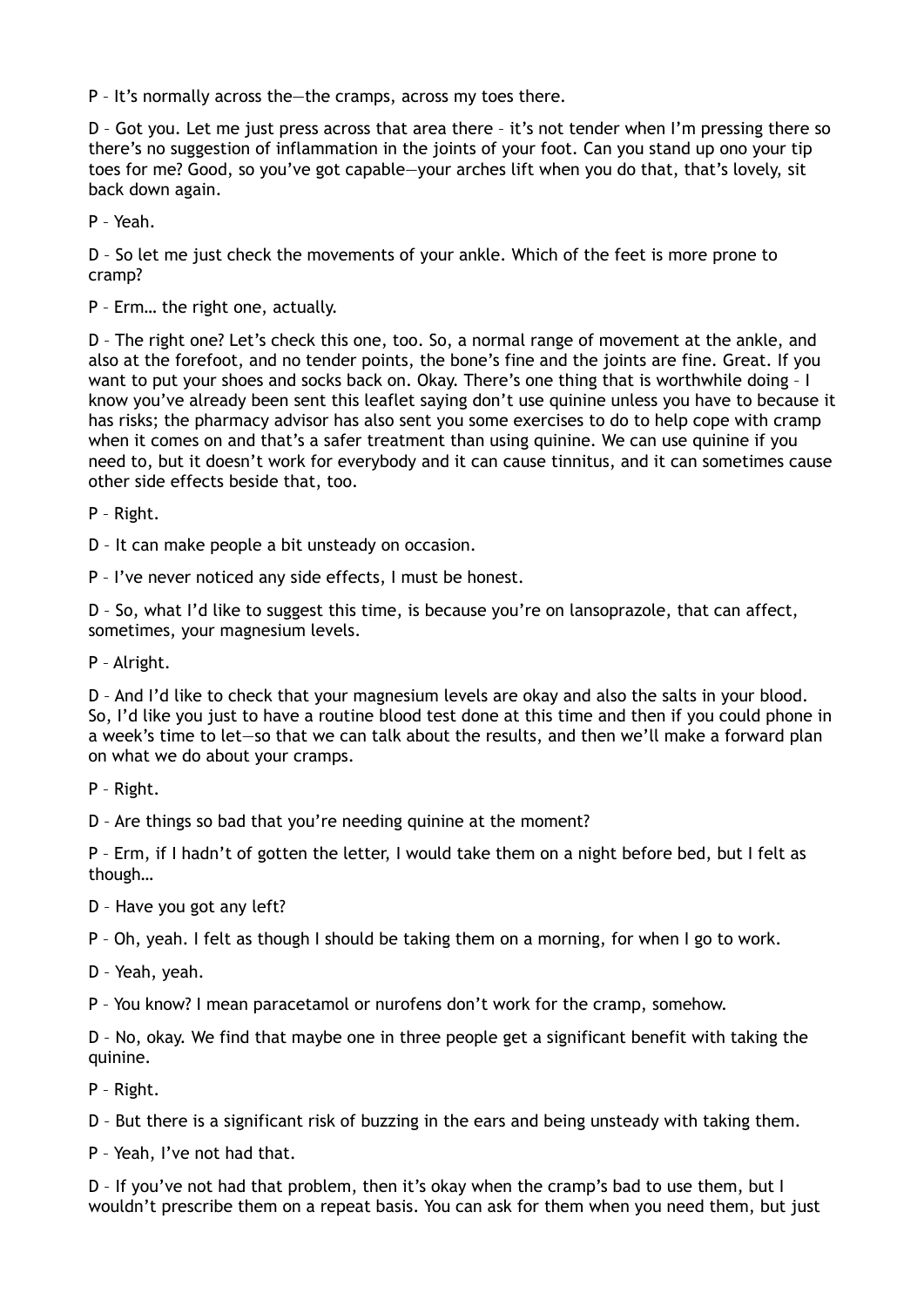take them when you really need them, otherwise stretching exercises are a sensible thing. I don't think there's anything worrying behind the cramp, but I do wonder whether it's been related to the fact that you've been using lansoprazole – potentially that can make cramps a little bit worse, too.

- P Right, okay.
- D So, let's check your blood salts and also your magnesium levels.

P – So, do I need to change these tablets again, then.

D – Well, I think we'll do is wait until we've got the results of the blood test before changing anything, but we could then think about that, and if your magnesium levels are low, then maybe we should be using a slightly safer option when it comes to your magnesium levels.

P – Right.

D – And the safest of all measures, for heartburn, is to prop your bed up.

P – Right.

D – Because you might then not need to take the medication at all.

P – Well…

D – There's also some….

P – I don't really get any trouble at all, now, with heartburn.

D – Good, okay.

P – I don't really get it.

D – Well, maybe you don't need the lansoprazole anymore, then we could see if you're okay just to take that medication as and when you need it. So, prop the bed up, do that.

P – Right.

D – There's some other advice about ways of avoiding getting heartburn that are on that leaflet – so that includes not smoking; you're not a smoker, so that's not relevant to you.

 $P - No$ .

D – It includes avoiding mints and chocolates, because those can make heartburn worse as well.

P – Ah, right, well I eat a lot of mints.

D – So that might be something that's worthwhile exploring as well.

P – Right.

D – So, a few things on there that you might want to explore, and then why don't we talk again on the phone in a week's time, to review how you're getting on – we'll have the blood test results by then, too, and then we can make a forward plan about what you want to do.

P – Right.

- D Does that sound like a reasonable plan?
- P Yeah, fine, doctor. Yeah.

D – Okay.

- P I was just more interested if I can do some weight thing to get this…
- D I think it's a good idea to be as active as possible.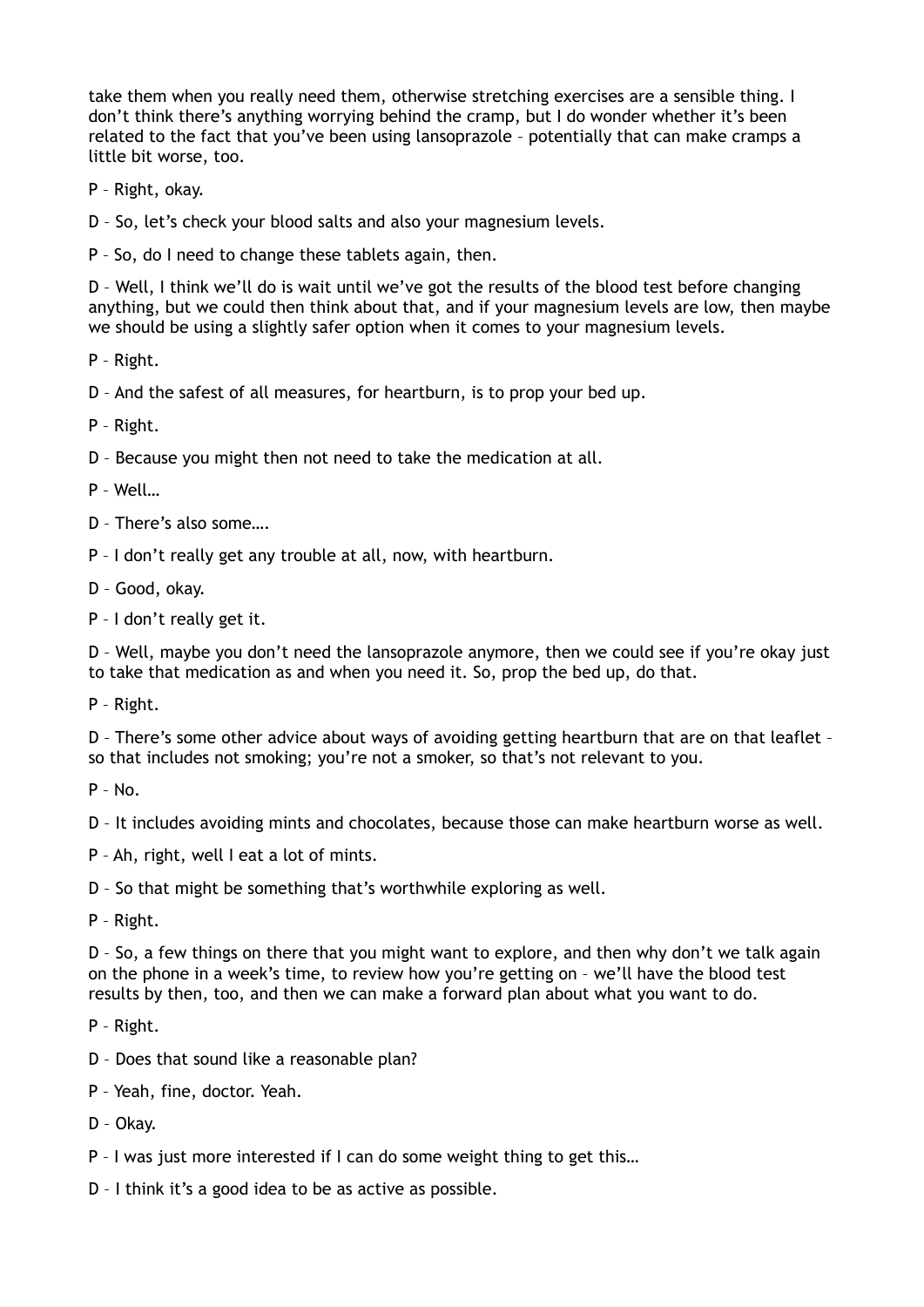P – Right.

D – I don't think you're going to be doing any harm to your back by being active.

P – Right.

D – But you might want to take advice now from somebody at your gym about what's appropriate to be doing for your muscles. Get their support and their advice about what sort of exercises are the best for your muscles.

P – Yeah, that's what I did last week but he said I'm…

D – Well, because…

P – He said, 'I don't want to talk about it until you've seen your doctor'.

D – Fine. Because all those symptoms are gone, I think that's okay for you to do now, and you haven't got any danger or worrying signs. So, I guess what he might be worried about is if you've got neurological symptoms – so, you're getting a trapped nerve, so you've got a shooting pain down your arm or something like that.

P – Yeah.

D – But since those symptoms - you don't have any of those symptoms now, there's nothing to suggest there's a problem. Related to this problem with the cramp, one of the things I was asking you about was, do you get pain when you walk, consistently, which might suggest a problem with the circulation in your legs, but you don't have that at all.

P – No, I don't.

D – Okay, so you're consistently finding that after walking a short distance, you're finding you have to stop because of pain in your foot or if you get a very cold, painful foot, then we'd need to see you about that sort of thing urgently.

P – Right.

D – Any questions for the moment?

P – Just, as I say, I've gotten cramp when I've walked around the shops, it's came on.

D – Yeah.

P – But I've managed to get rid of it by bending my feet and twisting my ankles and that.

D – And that's—yeah. But if it happened every single time you walked a certain distance, that might suggest a problem with the circulation.

P – No, I don't think so, no.

D – And your pulse is all good, so there's nothing that's making me think that you've got a problem with your circulation. Let's talk again in a week's time after you've had your blood test – so, if you make an appointment for the blood test on the way out that would be great.

- P Right.
- D Okay.
- P Right.
- D Anything that you want to have clarified?
- $P N_0$
- D Okay, we'll talk on the phone.
- P Yeah. Right, thanks very much.